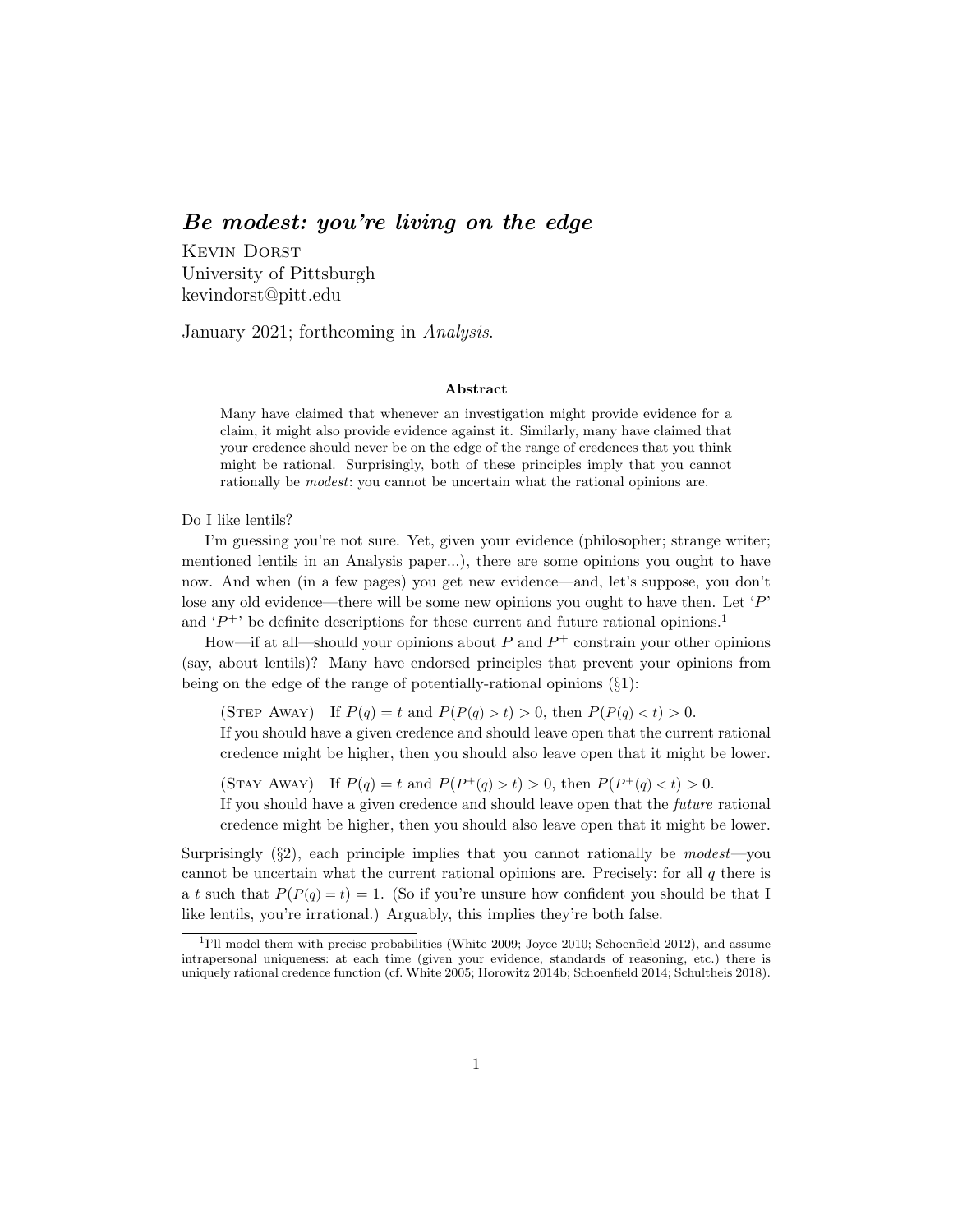## 1 Why think they're true?

Start with Stay Away. This principle follows from (but is much weaker than) rationalized versions of diachronic Reflection principles—principles which entail that the current rational credence equals the current rational estimate of the future rational credence.

To see this, let  $\mathbb{E}(P^+(q))$  be the current rational expectation of the future rational credence in q. (Precisely,  $\mathbb{E}(P^+(q)) := \sum_t P(P^+(q) = t) \cdot t$ .) Diachronic, rational Reflection principles are those which entail that  $P(q) = \mathbb{E}(P^+(q))$ . Now note that if STAY AWAY fails, then there is an  $\epsilon > 0$  such that  $\mathbb{E}(P^+(q)) = P(P^+(q) = t) \cdot t + P(P^+(q) > t) \cdot$  $(t + \epsilon) > t = P(q)$ , so diachronic Reflection fails too. Thus authors who endorse such Reflection principles are committed to Stay Away (e.g. van Fraassen 1984; Gaifman 1988; Weisberg 2007; Briggs 2009; Mahtani 2017).

Moreover—and independently—several authors have argued that there should be a ban on 'no lose' investigations: investigations which have some chance of confirming a claim without a chance of disconfirming it.<sup>2</sup> (If you think asking might increase your confidence that I like lentils, you should also think that doing so might decrease it.) Stay Away looks to be a formalization of that seemingly-banal claim.

Yet that seemingly-banal claim has the surprising consequence that you must be immodest. That's the point of this paper.

It's a fair point. But is it an old one? Bernhard Salow has recently argued that we should generalize the ban on 'no lose' investigations to a ban on 'intentionally biased inquiries' (Salow 2018,  $\S1.1$ )—i.e. inquiries that you should expect to provide evidence favoring q. And banning the latter, he claims, requires immodesty.

It's a clever argument. But there are ways to question it.

First, Salow's ban on 'biased inquiries' is much stronger than the ban on 'no lose' investigations formalized by Stay Away. It requires your expectation of the current rational credences to match your expectation of the future rational credences. (Where  $\mathbb{E}(P(q)) := \sum_t P(P(q) = t) \cdot t$ , that is the claim that  $\mathbb{E}(P(q)) = \mathbb{E}(P^+(q))$ . He goes on to assume, in effect, that this will hold in general only if rationalized diachronic Reflection holds:  $P(q) = \mathbb{E}(P^+(q))$  (Salow 2018, §3.2).

Second, Salow makes the controversial assumption that rational credences are are always recoverable by conditioning a known prior on propositional evidence (2018, §3.1). Some (e.g. Gallow 2019b, §1) have argued that this assumption is the culprit.

And third, it's controversial whether Salow has correctly formulated what it takes for an inquiry to be 'biased'. Gallow (2019b, §3) shows that we can avoid Salow's result using a causalist conception bias. Das (2020b, §1) formulates a notion of a biased inquiry as one which *guarantees* a rise in credence. And Dorst  $(2020a, \S7)$  shows that some inquiries which are 'biased' in Salow's sense are such that you should expect the the future rational credences to be more accurate than your own on every proposition (cf. Levinstein 2019), and so perhaps should not be thought of as 'biased'—or, at least, should not be banned as irrational.

<sup>2</sup>See White 2006; Titelbaum 2010; Salow 2018. Gallow 2019b and Das 2020b discuss subtly different principles—the result of this paper does not directly apply to them.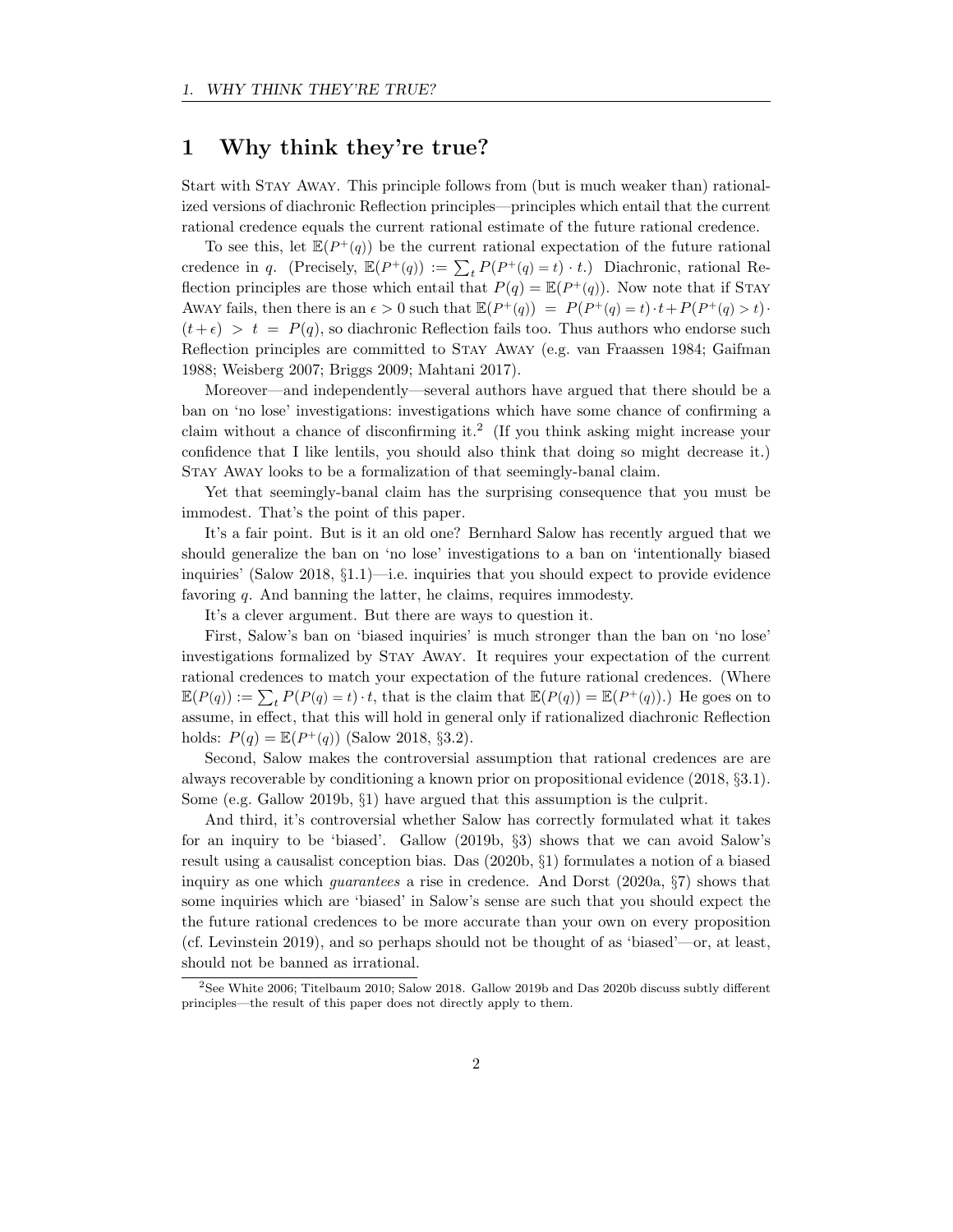Given these concerns, it's natural to wonder whether we can avoid Salow's immodest conclusion by weakening his ban on 'biased inquiries' back to one on 'no lose' investigations. My claim is that this will not help: using the weaker constraint of Stay Away—and making no assumptions about whether rational credences are determined via conditioning—we still end up with immodesty.

Now turn to Step Away. This is an example of a bridging principle connecting firstand higher-order rational opinions (Dorst 2020b, §1). It says that you cannot rationally have a credence that's on the edge of the range of credences you think might be rational. In other words, if you think 'my credence that he likes lentils is definitely not too high, and it might be too low', then you're irrational (Christensen 2010b, §1). Something like this has been defended or explored by a variety of theorists who have taken it to be a tenable bridging principle that allows rational modesty.<sup>3</sup> But it doesn't.

Similarly to above, STEP AWAY follows from rationalized, *synchronic* versions of Reflection principles—principles which imply that you should match your credence to your estimate of the *current* rational credence:  $P(q) = \mathbb{E}(P(q))$ . It's now known that even the weakest such Reflection principles rule out immodesty (Samet 2000, §7.2, Dorst 2019, §2.3.1). But again, it's natural to wonder whether we can avoid this conclusion by weakening the principle to one that simply bans being on the edge of the potentiallyrational range. My claim is that this will not help.

# 2 Why think they're false?

Step 1: Stay Away implies Step Away. Step 2: If modesty can be rational, it can be rational for someone who knows the structural constraints on rationality—like STEP Away. Step 3: But (theorem:) if STEP Away is true, then this is not possible.

#### Step 1: STAY AWAY *implies* STEP AWAY.

Suppose STEP AWAY fails: there's a case in which you should have credence  $t$  that I like lentils  $(q)$ , leave open that the current rational credence might be higher, and be certain that it's no lower. Now take a version of this scenario in which it's certain that you'll get no lentil-relevant evidence—for example, all you'll learn is how a fair coin landed. Then  $P(P(q) = P^+(q)) = 1$ , so it follows that STAY AWAY fails too.

What if we restricted STAY AWAY to apply only in cases in which you *might* get evidence relevant to  $q$ ? Still no good. For then we can take a case where STEP AWAY fails at threshold  $P(q) = t$  and where you might get relevant evidence about q, but where this will (i) only happen if  $P(q) > t$  and (ii) it will not push the future rational credence below t. For example, suppose STEP AWAY fails in this way: the rational credence is 0.5 that I like lentils, but you should leave open (only) that it's either 0.5 or 0.6. Then we can imagine a version of this case in which if the current rational credence is 0.5, you'll get no relevant evidence, but if it's 0.6, then the future rational credence will shift

<sup>3</sup>See Christensen (2007, §5), Christensen (2010b, §1), Sliwa and Horowitz (2015, §4.4), Kappel (2017, §1), Skipper et al. (2018, §2), Gallow (2019a, §4.1), Fraser (2020, §4). Also compare Step Away to the 'rationality dominance' principles in Schultheis (2018, §2) and Hawthorne and Isaacs (2020, §3).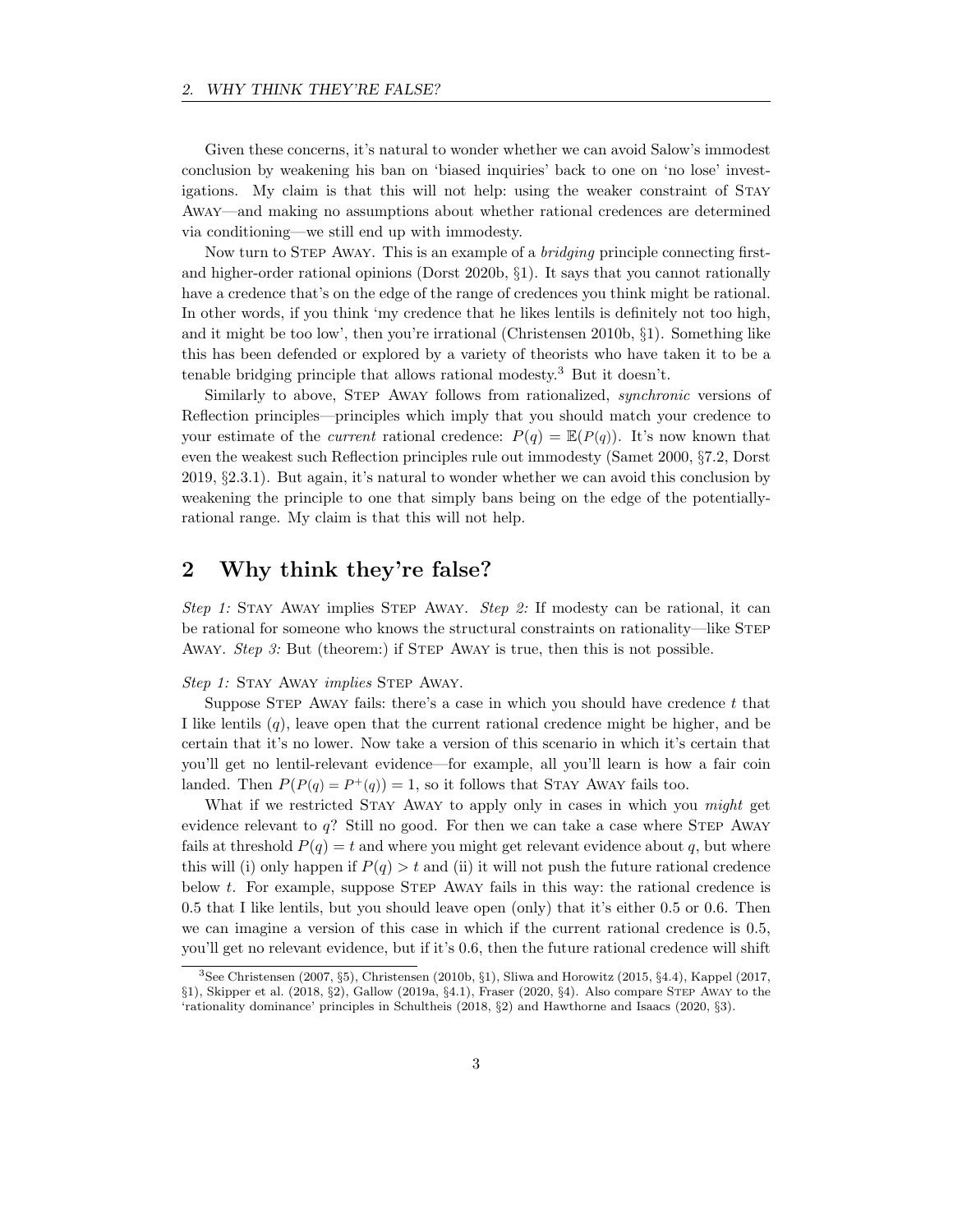to either 0.5 or 0.7. Then Stay Away fails even though you might get lentil-relevant evidence.<sup>4</sup>

Upshot: STAY AWAY is tenable only if STEP AWAY is.

### Step 2: If modesty can be rational, it can be rational for someone who knows the structural constraints on rationality.

We can distinguish structural from substantive constraints on rationality. The former are constraints—like probabilism and the Principal Principle (Lewis 1980)—that hold regardless of what evidence you have or what propositions we're applying them to. The latter are constraints that depend on the specifics: 'Given evidence  $E$ , you should be 60% confident that Kevin likes lentils', etc. On this classification, Step Away is clearly a structural constraint.

Plausibly, if modesty can be rational, then it can be rational for someone who knows the structural constraints on rationality—and hence knows Step Away. Two reasons.

First, it's widely accepted that structural principles do not pin down a uniquely rational credence function; thus given our assumption of (intrapersonal) uniqueness (footnote 1), there plausibly are substantive constraints that outrun the true structural constraints. As such, someone who knows the latter can still be unsure about the former, and hence still be unsure what opinions to have, given their evidence. (Study all the epistemology you like, you can still be unsure how confident you ought to be that I like lentils.) At the very least, this has been the working assumption in most of the literature (e.g. Christensen 2010b; Cresto 2012; Lasonen-Aarnio 2013, 2015; Horowitz 2014a; Sliwa and Horowitz 2015; Schoenfield 2016a; Roush 2016, 2017; Salow 2018; Gallow 2019b; Das 2020a,b).

Second, even if structural constraints do pin down a uniquely rational credence function for each body of evidence, this doesn't make modesty irrational. For, as many have argued, you can still be unsure what your evidence is (e.g. Williamson 2000, Ch. 9, Williamson 2008, Horowitz 2014a, §6, Lasonen-Aarnio 2015, Das 2020a, §4.1, Das 2020b, §1.2). And even if you know what credences are warranted by each body of evidence, uncertainty about which body of evidence you have can still induce modesty. (For example, in the model specified in footnote 4, you know all conditionals of the form 'If I'm at world  $w$ , the rational credence function is  $\frac{1}{\sqrt{2}}$ , and yet you still should be modest

<sup>4</sup> For aficionados, here's a toy model of such a case, using stochastic-matrix notation (Dorst 2020b,  $\S2$ ): row *i* column *j* gives the probability that the rational credence at world *i* assigns to being at world  $0.125 - 0.125$ 

|                                                                                                                   |          | 0.3            | 0.075                                         | 0.175                                          | 0.125                                       | 0.125 |                                                   |  |
|-------------------------------------------------------------------------------------------------------------------|----------|----------------|-----------------------------------------------|------------------------------------------------|---------------------------------------------|-------|---------------------------------------------------|--|
| j. At time 1, the possible rational credences are these:                                                          | 0.2      |                | 0.075                                         | 0.175                                          | 0.125                                       | 0.125 |                                                   |  |
|                                                                                                                   | $\Omega$ | $\theta$       | 0.15                                          | 0.35                                           | 0.25                                        | 0.25  | There                                             |  |
|                                                                                                                   |          | $\overline{0}$ | 0.15                                          | 0.35                                           | 0.25                                        | 0.25  |                                                   |  |
|                                                                                                                   |          |                | 0.15                                          | 0.35                                           | 0.25                                        | 0.25  |                                                   |  |
|                                                                                                                   |          |                | 0.15                                          | 0.35                                           | 0.25                                        | 0.25/ |                                                   |  |
| are six worlds, and the ones where I like lentils are $q = \{w_1, w_4, w_6\}$ , as indicated by the blue columns. |          |                |                                               |                                                |                                             |       |                                                   |  |
| At worlds 1 and 2, $P(q) = 0.5$ (sum across blue columns in the first and second rows); and at worlds             |          |                |                                               |                                                |                                             |       |                                                   |  |
|                                                                                                                   |          |                |                                               |                                                |                                             | 0.125 | 0.125                                             |  |
|                                                                                                                   |          | 0.2            | $\begin{smallmatrix}0.3\0.3\end{smallmatrix}$ | $\begin{array}{c} 0.075\ 0.075 \end{array}$    | $\begin{array}{c} 0.175\ 0.175 \end{array}$ | 0.125 | 0.125                                             |  |
| 3–6, $P(q) = 0.6$ . Now let the time-2 rational credences be these: $\begin{bmatrix} 0 \\ 0 \end{bmatrix}$        |          |                |                                               |                                                | 0.7                                         |       |                                                   |  |
|                                                                                                                   |          |                |                                               | $\begin{matrix} 0 & 0 \\ 0 & 0.3 \end{matrix}$ | 0.7                                         |       | $\begin{array}{c} 0 \\ 0 \\ 0.5 \end{array}$<br>ŀ |  |
|                                                                                                                   |          |                |                                               | $\Omega$                                       | $\overline{0}$                              | 0.5   |                                                   |  |
|                                                                                                                   |          |                |                                               |                                                |                                             |       |                                                   |  |

| 3–6, $P(q) = 0.6$ . Now let the time-2 rational credences be these: $\begin{bmatrix} 0 & 0 & 0.3 & 0.7 & 0 & 0 \\ 0 & 0 & 0.3 & 0.7 & 0 & 0 \\ 0 & 0 & 0 & 0 & 0.5 & 0.5 \\ 0 & 0 & 0 & 0 & 0.5 & 0.5 \end{bmatrix}$ |  |  |  |
|----------------------------------------------------------------------------------------------------------------------------------------------------------------------------------------------------------------------|--|--|--|
|                                                                                                                                                                                                                      |  |  |  |
|                                                                                                                                                                                                                      |  |  |  |
|                                                                                                                                                                                                                      |  |  |  |

Thus at worlds 1 and 2 the rational credences stay the same; at worlds 3 and 4, the rational credence in q rises from 0.6 to 0.7; and at worlds 5 and 6 it falls from 0.6 to 0.5. Thus at world 1,  $P(P^+(q) \ge 0.5) = 1$ and  $P(P^+(q) > 0.5) > 0$ , but  $P(q) = 0.5$ : STAY AWAY fails.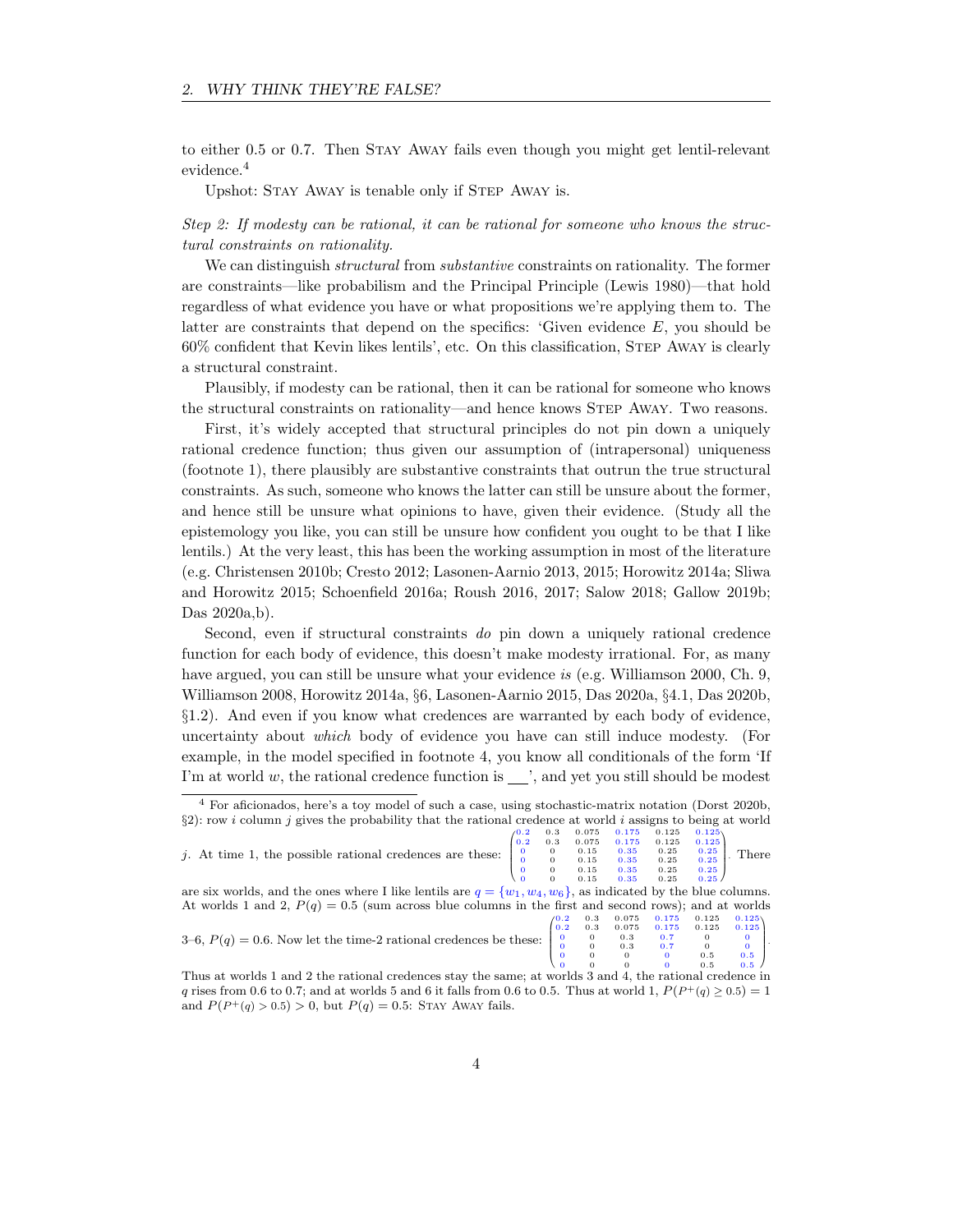since you should be unsure what world you're at.)

Step 3: But if Step Away is true, anyone who knows the structural constraints on rationality cannot be modest.

Letting *Immodest* be the claim that the rational credence function is certain that it's rational (for all q, t, if  $P(q) = t$ , then  $P(P(q) = t) = 1$ ), we have:

THEOREM. If STEP AWAY holds and  $P(\text{STEP} \text{ Away}) = 1$ , then  $P(\text{Immodest}) = 1$ .

In other words: whenever it's rational to be (correctly) sure of STEP AWAY, it's rational to be certain that you should be immodest. (Proof in the Appendix.)

If evidence is factive (Williamson 2000, Ch. 9) and (in finite cases) you should be sure of q only if your evidence entails it, then it follows immediately from this result that you should be immodest: from  $P(Im modest) = 1$ , we can infer Immodest.

Moreover, if being rationally sure that you ought to  $\phi$  implies that it's permissible to  $\phi$ , then again it follows from this result that you should be immodest. To see this, let ' $\Box p$ ' mean 'it ought to be that p' (and  $\Diamond p := \neg \Box \neg p$ ), and let C be your actual credence function. Then ' $P(q) = t'$  can be rewritten as ' $\Box(C(q) = t)$ '. So the conclusion of our THEOREM—that  $P(Im modest) = 1$ —implies that you're rationally sure that your credence function ought to be immodest:  $P(\Box(C \text{ is immodest})) = 1$ . By the above assumption, it follows that it's *permissible* for your credence function to be immodest:  $\Diamond$  (C is immodest). But given uniqueness, what's permissible for your credence function is required of it, so it follows that your credence function is required to be immodest:  $\square (C \text{ is immodest})$ , i.e. P is immodest.

Of course, you might reject the factivity of evidence or the claim that being rationally sure that you must  $\phi$  makes it permissible to  $\phi$ . Even so, it follows directly from the Theorem that a rational person who knows Step Away cannot be unsure whether the credence function they have is rational. Precisely: if  $\pi$  is a rigid designator for their credence function, then the Theorem implies that either  $\pi(P=\pi) = 1$  or  $\pi(P=\pi) = 0$ ; they cannot have any intermediate credence in the rationality of their credence function. After all, if they are rational and know STEP AWAY, then  $\pi(\text{STEP A}^{\text{WAY}}) = 1$  and  $\pi$  satisfies STEP AWAY. If  $\pi(P = \pi) < 1$ , then Immodest  $\Rightarrow$   $[P \neq \pi]$ , thus by the THEOREM,  $\pi(Immodes) = 1 \leq \pi(P \neq \pi)$ , hence  $\pi(P=\pi) = 0$ . Thus either  $\pi(P=\pi) = 1$  or  $\pi(P=\pi) = 0$ . But if modesty can be rational, surely being intermediately modest—having a credence strictly between 0 and 1 in your own rationality—can be rational.

Thus, I claim, Stay Away and Step Away are not interestingly weaker than the strongest bridging principles, which simply rule out immodesty entirely (Dorst 2019; Skipper 2020). For by Step 1, if either principle is true, then Step Away is true; by Step 2, if Step Away is true and modesty can be rational, then it can be rational for someone who knows Step Away; but by Step 3, this can't be rational. So either rationality requires immodesty, or STAY AWAY and STEP AWAY are false.

The surprising step in this argument is the Theorem. Why is it true? As with other results about the strength of bridging principles (e.g. Samet 2000; Williamson 2000,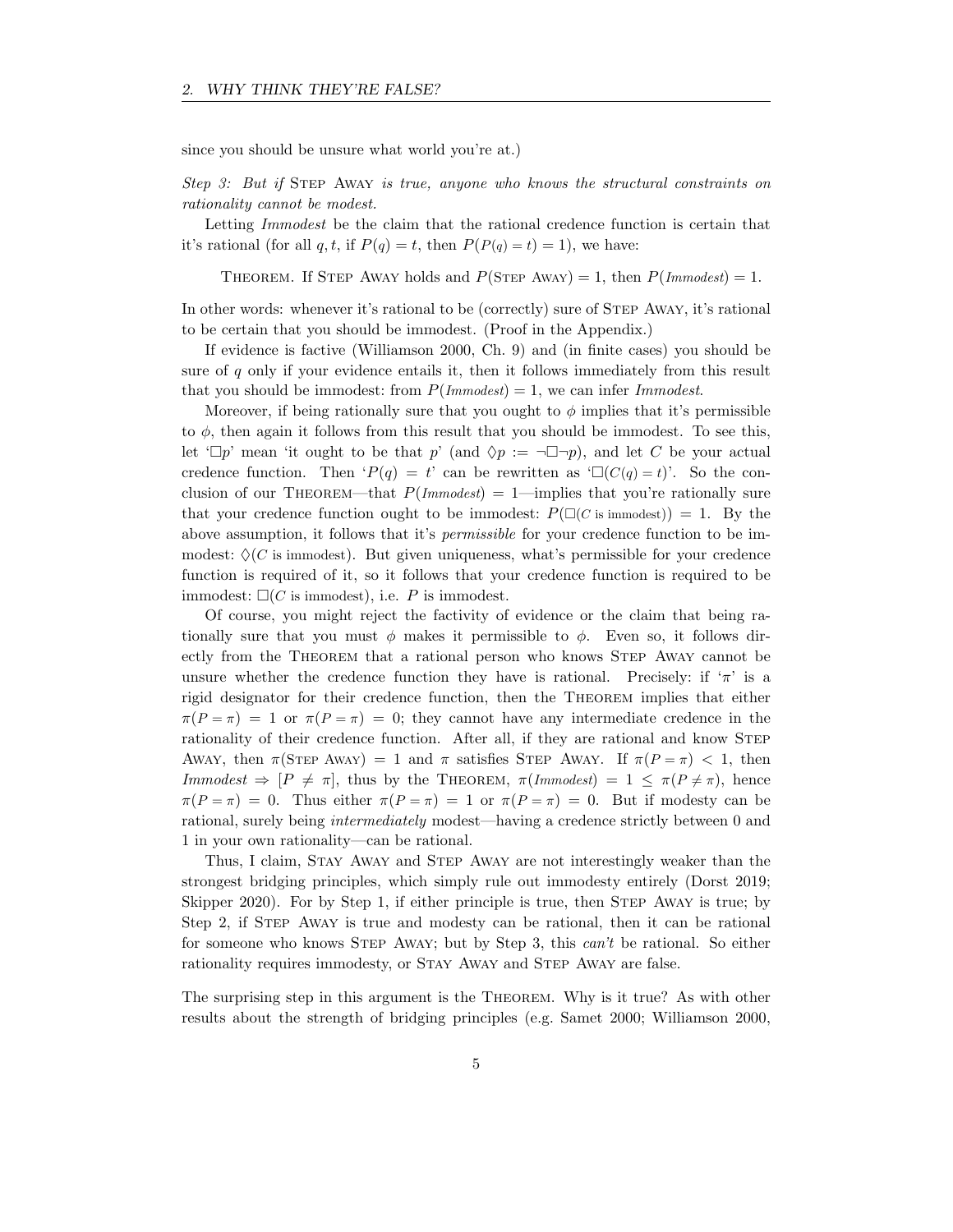2014, 2019; Elga 2013; Lasonen-Aarnio 2013, 2015; Dorst 2019, 2020a; Das 2020b), it's due to the fact that STEP AWAY is an (implicitly) universally quantified claim, and thus that it's difficult to satisfy it for all propositions.

In particular note that STEP AWAY straightforwardly entails:

POSITIVE ACCESS: If  $P(q) = 1$ , then  $P(P(q) = 1) = 1$ .

If you should be sure of  $q$ , then you should be sure that you should be.

For suppose that POSITIVE ACCESS fails: for some  $q$ ,  $P(q) = 1$ , but  $P(P(q) = 1) < 1$ . Then you should have credence  $1$  in  $q$ , should leave open that maybe your credence should be lower, but should be certain that it shouldn't be higher—contradicting STEP Away.

Once we see that Step Away implies Positive Access, it's not hard to see that it's unstable. For if you should have any higher-order uncertainty at all, then there will be some set of credences  $t_1 < t_2 \cdots < t_n$ , such that you should (1) leave open that any of them might be the rational credence in  $q$ , and (2) be certain that one of them is. By Positive Access, you should also be certain that you should be certain that one of them is rational—meaning that in the possibility where  $t_1$  is the rational one, you should likewise be certain that one of the  $t_1, ..., t_n$  is rational. But that means that in such a possibility, the rational credence (namely,  $t_1$ ) is on the edge of the range of credences you should think might be rational—Step Away fails.

What should we make of this result? Since modesty (arguably) is rational<sup>5</sup>, both Stay Away and Step Away are (arguably) false. That means that (arguably) no-lose investigations are possible, and that it can be rational to think 'My 60% credence that he likes lentils is definitely not too high, and it might be too low' and yet maintain your credence. At the very least, those who have appealed to bans on these possibilities should be aware that such they are more controversial than is standardly thought.<sup>6</sup>

P.S. Good guess—I do like lentils.

# Appendix

THEOREM. If STEP AWAY holds and  $P(\text{STEP Away}) = 1$ , then  $P(\text{Immodest}) = 1$ .

Assume there is a finite number of (relevant) possibilities  $W$ , and that at each world  $w$ there is a unique probability function  $P_w$  (defined over the subsets of W) that captures the rational credences for you to have. Thus for any proposition (set of worlds) q and number t, a proposition like  $[P(q) = t]$  is simply the set of worlds where this is so:  $[P(q) = t] := \{w \in W | P_w(q) = t\}.$  For example,  $P_w(P(q) > t) = P_w(\{w' \in W | P_{w'}(q) > t\}).$ 

<sup>5</sup>See Williamson (2000, 2008, 2014); Christensen (2010a, 2020); Cresto (2012); Elga (2013); Lasonen-Aarnio (2013, 2015, 2019, 2020); Horowitz (2014a); Pettigrew and Titelbaum (2014); Sliwa and Horowitz (2015); Roush (2016, 2017); Schoenfield (2016b, 2017); Carr (2019a,b); Dorst (2019, 2020a,b); Fraser (2020).

 $6$ Many thanks to Rachel Fraser, Dmitri Gallow, Bernhard Salow, and two stellar referees for helpful discussion and feedback.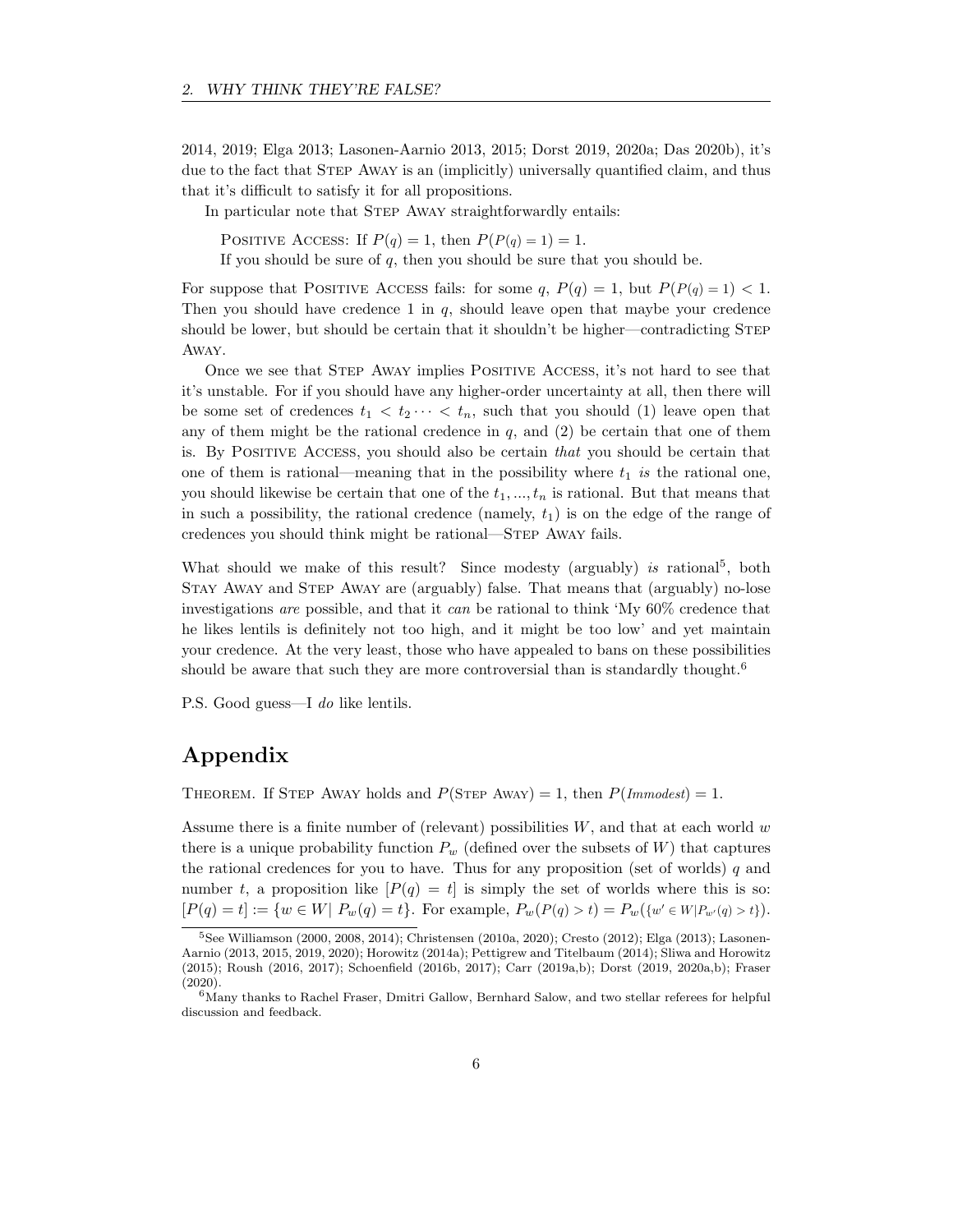(Note: whereas 'P' in the main text was a definite description whose value varied across worlds,  $P_w$  is a rigid designator for a particular probability function associated with  $w$ .) This is a standard way of modeling higher-order probabilities from epistemic logic; see e.g. Gaifman (1988); Samet (2000); Williamson (2000, 2014, 2019); Lasonen-Aarnio (2013, 2015); Salow (2018, 2019); Dorst (2019, 2020a,b); Das (2020a,b).

STEP AWAY holds at world w iff every instance of it is true there, i.e. iff for all  $q, t$ : if  $P_w(q) = t$  and  $P_w(P(q) > t) > 0$ , then  $P_w(P(q) < t) > 0$ . Note that this is so iff for all q, t: if  $P_w(q) = t$  and  $P_w(P(q) < t) > 0$ , then  $P_w(P(q) > t) > 0$ .

Now take an arbitrary world  $w$  and suppose both that STEP AWAY holds there and that  $P_w(\text{STEP A}^w) = 1$ . To establish the THEOREM, we show that  $P_w(\text{Im}^w) = 1$ , i.e. that if  $P_w(x) > 0$ , then for all q, t: if  $P_x(q) = t$  then  $P_x(P(q) = t) = 1$ .

First define the binary relation R between worlds such that for all  $x, y \in W$ :  $xRy$  iff  $P_x(y) > 0$ ; and let  $R_x := \{y|wRy\}$ . We build up to the result by establishing various properties that R must have, given our suppositions.

Lemma 1 (Shift-Transitivity) For all  $x \in R_w$ , if  $xRy$  then  $R_y \subseteq R_x$ .

*Proof.* Suppose  $x \in R_w$ , so  $P_w(x) > 0$ . By supposition, this means STEP AWAY holds at x. Since xRy, we have  $P_x(y) > 0$ . Suppose for reductio that  $R_y \nsubseteq R_x$ , i.e. that there is a z such that  $P_y(z) > 0$  and  $P_x(z) = 0$ . Then since  $P_x(y) > 0$  and  $y \in \{w'|P_{w'}(z) > 0\}$  $[P(z) > 0]$ , we have that  $P_x(P(z) > 0) > 0$ , yet  $P_x(z) = 0$  and of course  $P_x(P(z) < 0) = 0$ , violating STEP AWAY at  $x$ . Contradiction.  $\Box$ 

Lemma 2 (w-Transitivity) For all  $x \in R_w$ :  $R_x \subseteq R_w$ .

*Proof.* The reasoning is the same is in Lemma 1. If  $P_w(x) > 0$  and  $P_x(y) > 0$  yet  $P_w(y) = 0$ , then  $P_w(P(y) > 0) > 0$  yet  $P_w(P(y) < 0) = 0$ , violating STEP AWAY.  $\Box$ 

Lemma 3 (Shift-Reflexivity) If  $wRx$ , then  $xRx$ .

*Proof.* For reductio, suppose not: there is some x such that  $wRx$  but  $xRx$ . Thus  $P_w(x) > 0$  but  $P_x(x) = 0$ . Let m be some member of  $\arg\max_{y \in \{w\} \cup R_w} (P_y(x))$ , so m is in  $\{w\} \cup R_w$  and within that set has maximal probability for x. (Since W is finite, such a maximum exists.) Suppose this probability is  $P_m(x) = t_m$ . We show that STEP AWAY fails at m.

We know  $R_m \subseteq R_w$ , for either  $m = w$  (so it holds trivially) or  $m \in R_w$  (so Lemma 2 establishes it). Since  $P_m(x)$  is maximal within  $\{w\} \cup R_w$ , it follows that  $P_m(x)$  is maximal within  $R_m$ , so that (i)  $P_m(P(x) > t_m) = 0$ . Moreover note that that (ii)  $t_m =$  $P_m(x) > 0$  since  $P_w(x) > 0$  and by construction  $P_m(x)$  is at least as high as  $P_w(x)$ . Finally, since  $P_m(x) > 0$  and  $P_x(x) = 0$ , we have that (iii)  $P_m(P(x) < t_m) > 0$ . But  $(i)$ –(iii) imply that STEP AWAY fails at m.

We know  $m \in \{w\} \cup R_w$ . If  $m = w$ , this contradicts our supposition that STEP AWAY holds there; if  $m \in R_w$  this contradicts our supposition that  $P_w(\text{STEP} \text{ A}^w) = 1$ .  $\Box$ 

Lemma 4 (Shift-Symmetry) If wRx, then if xRy, also yRx.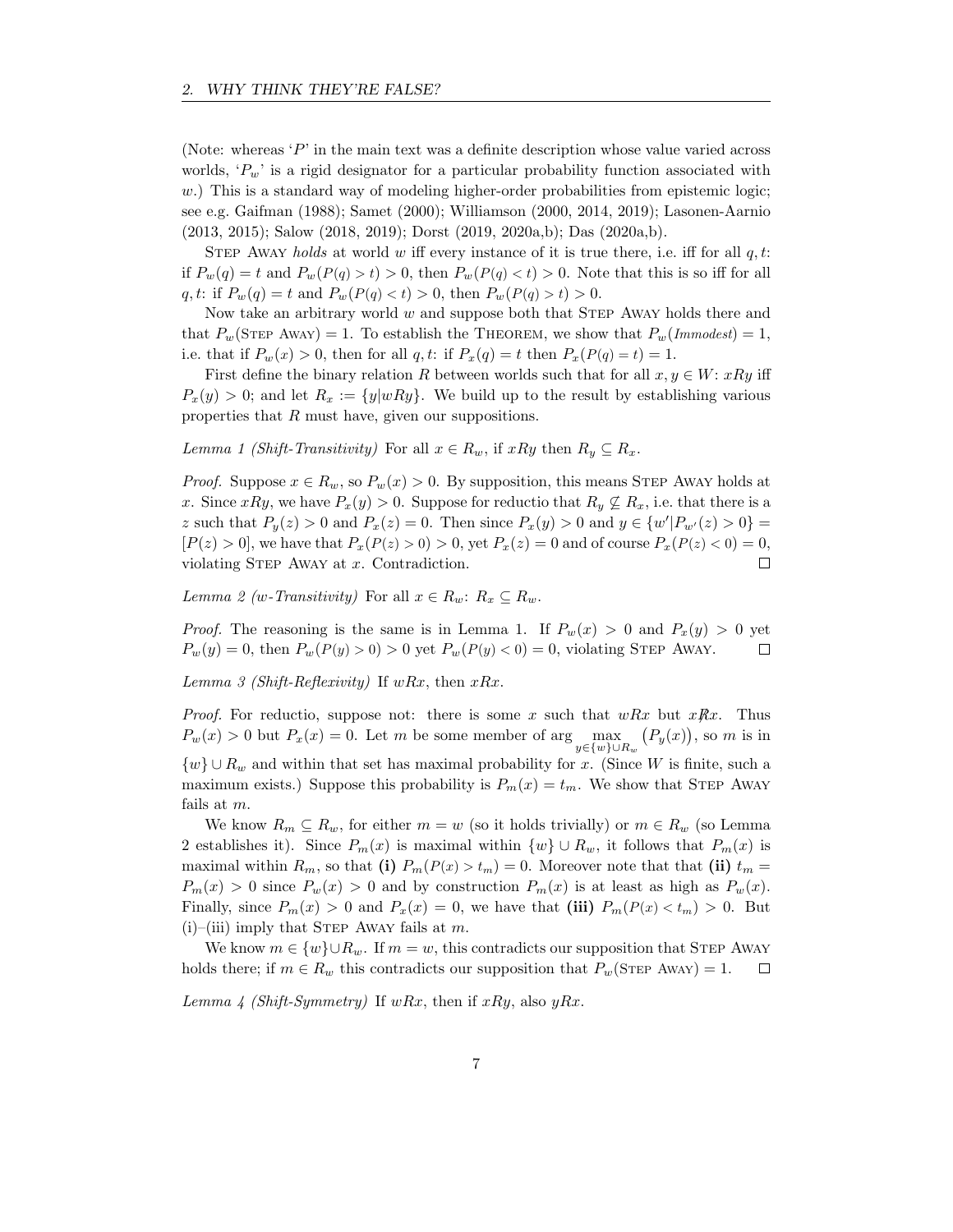*Proof.* For reductio, suppose  $wRx$  and  $xRy$ , but  $yRx$ . Take a world m in  $\arg \max_{v \in \{x\} \cup R_x} (P_v(x))$ . So m is in  $\{x\} \cup R_x$  and within this set has maximal probability for x; suppose  $P_m(x) = t_m$ . We show that STEP AWAY fails at m.

We know  $R_m \subseteq R_x$ , for either  $m = x$  (so it holds trivially) or  $m \in R_x$  (so Lemma 1 establishes it). Since  $P_m(x)$  is maximal within  $\{x\} \cup R_x$ , it follows that  $P_m(x)$  is maximal within  $R_m$ , and so that (i)  $P_m(P(x) > t_m) = 0$ . Moreover, since by Lemma 3  $xRx$ , so  $P_x(x) > 0$ , it follows that since  $x \in \{x\} \cup R_x$ , (ii)  $t_m = P_m(x) > 0$ .

Finally, since by supposition xRy, it follows that  $mRy$ —for since  $m \in \{x\} \cup R_x$ , either  $m = x$  (in which case it follows trivially), or else  $m \in R_x$ , in which case  $m \in R_w$ (by Lemma 2, since  $x \in R_w$  and  $xRm$ ), and so since  $mRx$ , by Lemma 1 it follows that since xRy, that mRy. This means that  $P_m(y) > 0$ . But since  $yRx$ ,  $P_y(x) = 0 < t_m$ , so that (iii)  $P_m(P(q) < t_m) > 0$ .

Yet (i)–(iii) show that STEP AWAY fails at m. We know that  $m \in R_w$  (since  $m = x$ or  $m \in R_x$ , so this contradicts our supposition that  $P_w(\text{STEP} \text{ Away}) = 1$ .  $\Box$ 

Lemma 5 (Shift-Equivalence) If wRx, then for all  $y \in R_x$  we have  $R_y = R_x$ .

*Proof.* Suppose wRx. By Lemma 1, we know that for all  $y \in R_x$ : (i)  $R_y \subseteq R_x$ . By Lemma 4, we know that for all  $y \in R_x$ , yRx. And since Lemma 2 tells us that  $y \in R_w$ , it follows from Lemma 1 that since yRx, that (ii)  $R_x \subseteq R_y$ . (i) and (ii) imply that  $R_y = R_x.$ □

Lemma 6 (Shift-Immodesty) wRx  $\Rightarrow$  for all q, t: if  $P_x(q) = t$  then  $P_x(P(q) = t) = 1$ .

*Proof.* For reductio, suppose not:  $wRx$  and there is a q, t such that  $P_x(q) = t$  but  $P_x(P(q) = t) < 1$ . By Lemma 3,  $P_x(x) > 0$ , so that  $P(P(q) = t) > 0$ . It follows that there is a set of values  $S = \{s \in \mathbb{R} \mid P_x(P(q) = s) > 0\}$  and that  $|S| \geq 2$ , since t is one such value but since  $P_x(P(q) = t) < 1$ , it is not the only one. Since W is finite, so is S. Now take the minimal value  $s_0 \in S$ , and a world y such that  $xRy$  and  $P_y(q) = s_0$ . By Lemma 5,  $R_y = R_x$ , and therefore  $\{s \in \mathbb{R} | P_y(P(q) = s) > 0\} = S$ . Thus by construction  $P_y(q) = s_0$  while  $P_y(P(q) > s_0) > 0$  and  $P_y(P(q) < s_0) = 0$ , so STEP AWAY fails at y. Since  $xRy$  and  $wRx$ , it follows by Lemma 2 that  $wRy$ , contradicting our supposition that  $P_w(\text{STEP Away}) = 1$ .  $\Box$ 

It follows immediately from Lemma 6 that the Theorem holds.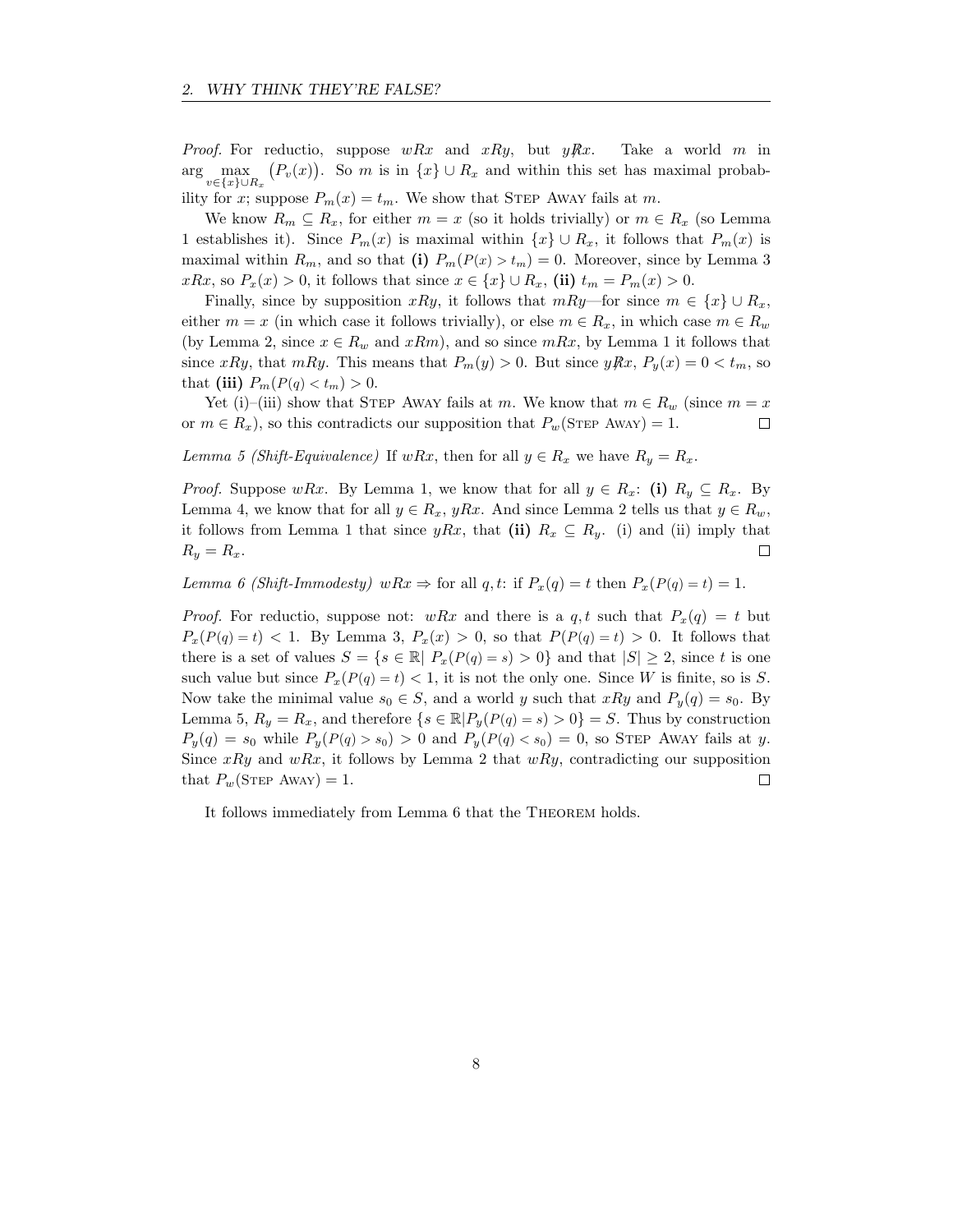## References

Briggs, R., 2009. 'Distorted Reflection'. Philosophical Review, 118(1):59–85.

Carr, Jennifer Rose, 2019a. 'A modesty proposal'. Synthese, 1–21.

———, 2019b. 'Imprecise Evidence without Imprecise Credences'. Philosophical Studies, To appear.

Christensen, David, 2007. 'Does Murphy's Law Apply in Epistemology? Self-Doubt and Rational Ideals'. In Tamar Szabó Gendler and John Hawthorne, eds., Oxford Studies in Epistemology, volume 2, 3–31. Oxford University Press.

———, 2010a. 'Higher-Order Evidence'. Philosophy and Phenomenological Research, 81(1):185–215.

———, 2010b. 'Rational Reflection'. Philosophical Perspectives, 24:121–140.

———, 2020. 'Akratic (epistemic) modesty'. Philosophical Studies, To appear(September).

- Cresto, Eleonora, 2012. 'A Defense of Temperate Epistemic Transparency'. Journal of Philosophical Logic, 41(6):923–955.
- Das, Nilanjan, 2020a. 'Externalism and Exploitability'. Philosophy and Phenomenological Research, To Appear.

———, 2020b. 'The Value of Biased Information'. The British Journal for the Philosophy of Science, To Appear.

Dorst, Kevin, 2019. 'Higher-Order Uncertainty'. In Mattias Skipper Rasmussen and Asbjørn Steglich-Petersen, eds., Higher-Order Evidence: New Essays, 35–61. Oxford University Press.

———, 2020a. 'Evidence: A Guide for the Uncertain'. Philosophy and Phenomenological Research, 100(3):586–632.

———, 2020b. 'Higher-Order Evidence'. In Maria Lasonen-Aarnio and Clayton Littlejohn, eds., The Routledge Handbook for the Philosophy of Evidence. Routledge.

Elga, Adam, 2013. 'The puzzle of the unmarked clock and the new rational reflection principle'. Philosophical Studies, 164(1):127–139.

Fraser, Rachel, 2020. 'Mushy Akrasia'.

Gaifman, Haim, 1988. 'A Theory of Higher Order Probabilities'. In Brian Skyrms and William L Harper, eds., Causation, Chance, and Credence, volume 1, 191–219. Kluwer.

Gallow, J. Dmitri, 2019a. 'A Subjectivist's Guide to Deterministic Chance'. Synthese, To Appear:1–34.

——, 2019b. 'Updating for externalists'. Noûs, (November 2018):1–30.

Hawthorne, John and Isaacs, Yoaav, 2020. 'Permissivism, Margin-for-Error, and Dominance'. Philosophical Studies, 1–18.

Horowitz, Sophie, 2014a. 'Epistemic Akrasia'. Noûs, 48(4):718-744.

———, 2014b. 'Immoderately rational'. Philosophical Studies, 167:41–56.

Joyce, James M., 2010. 'A Defense of Imprecise Credences in Inference and Decision Making'. Philosophical Perspectives, 24(1):281–323.

Kappel, Klemens, 2017. 'Bottom Up Justification, Asymmetric Epistemic Push, and the Fragility of Higher Order Justification'. Episteme, To appear.

Lasonen-Aarnio, Maria, 2013. 'Disagreement and evidential attenuation'. Nous, 47(4):767–794.

2015. 'New Rational Reflection and Internalism about Rationality'. In Tamar Szabó Gendler and John Hawthorne, eds., Oxford Studies in Epistemology, volume 5, 145–171. Oxford University Press.

———, 2019. 'Higher-Order Defeat and Evincibility'. Higher-Order Evidence: New Essays, 144–171.

———, 2020. 'Dispositional Evaluations and Defeat'. 1–32.